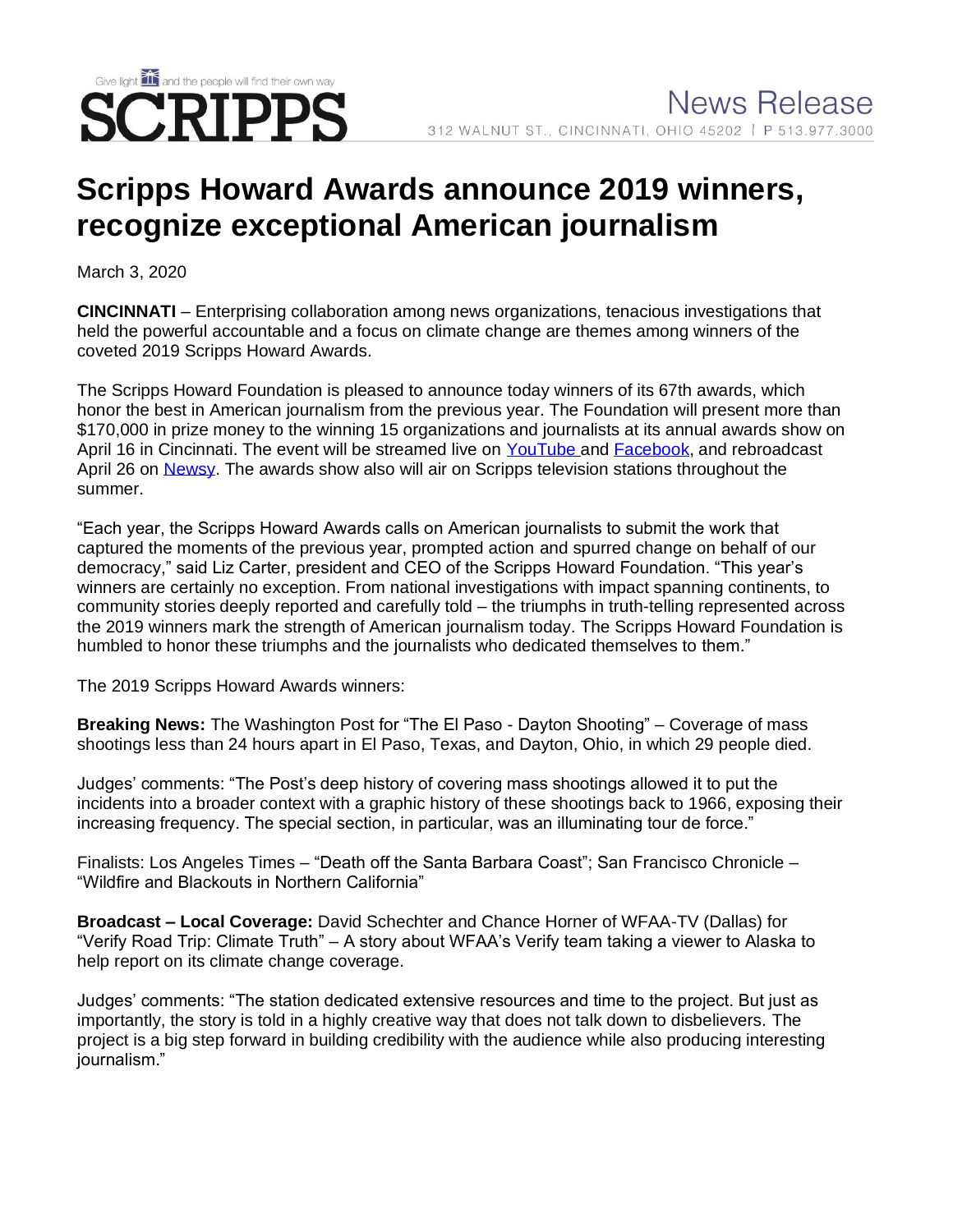Finalists: KARE-TV (Minneapolis) – "KARE 11 Investigates: Mission Critical"; KNXV-TV (Phoenix) – "Unlocked and Unsafe"

**Broadcast – National/International Coverage:** Abby Ellis, Kayla Ruble, Jacob Carah and Sarah Childress of FRONTLINE PBS for "Flint's Deadly Water" – An investigative report on an outbreak of Legionnaires disease in Flint, Michigan, occurring at the same time as lead poisoning in the city's water system.

Judges' comments: "It would have been easy to pass up this story given how much news coverage has been focused on Flint's lead crisis. Frontline showed the source of its evidence, how it verified the evidence, and it took a break from theatrical confrontations and hype to calmly and thoroughly explain how the system that we all rely on failed completely to protect the public."

Finalists: Al Jazeera – "The War on Afghan Women"; VICE News Tonight – "They Come For Us At Night: China's Vanishing Muslims"

**Business/Financial Reporting:** Dominic Gates, Mike Baker, Steve Miletich and Lewis Kamb of The Seattle Times for "Boeing's 737 MAX Crisis" – A series of stories covering two deadly crashes of the 737 MAX jet, which also revealed how Boeing misinformed the FAA and airlines on the MAX's automated flight control system.

Judges' comments: "This is an impressive display of reporting and writing that explains to the average reader what happened to these airplanes and why they should care. It also deftly explores the issue of who is to blame and why those who could have stopped this from happening did not act. The Times has always been a leader in Boeing reporting, but this year's work is amazing."

Finalists: ProPublica – "The TurboTax Trap"; Milwaukee Journal Sentinel – "Turned Away"

**Community Journalism:** Kyle Hopkins, Loren Holmes, Bill Roth and Marc Lester of the Anchorage (Alaska) Daily News and ProPublica for "Lawless" – An ongoing reporting project focusing on sexual violence and breakdowns in law enforcement across Alaska.

Judges' comments: "'Lawless' was so deeply reported and compellingly presented, state and federal officials have already pledged reforms for Alaska's broken law enforcement system. Solid reporting and data analysis provided historical context, while human interest storytelling and reader involvement put a face on issues such as ethnic disparity, policing failures and lack of transparency, concluding with potential solutions."

Finalists: Missoulian (Missoula, Montana) – "Troubled Kids, Troubled System"; MLK50: Justice Through Journalism (Memphis, Tennessee) and ProPublica – "Profiting From The Poor"

**Environmental Reporting:** Rob Davis of The Oregonian/OregonLive (Portland) for "Polluted By Money" – Coverage revealing alarming campaign finance connections between local politicians and major corporations that have resulted in serious environmental failures spanning decades.

Judges' comments: "The Oregonian/Oregon Live presents jaw-dropping investigative reporting in the innovative multimedia project. The focus is on the State of Oregon, but the coverage offers unequivocal evidence in the context of a nationwide picture and is relevant amid widespread concern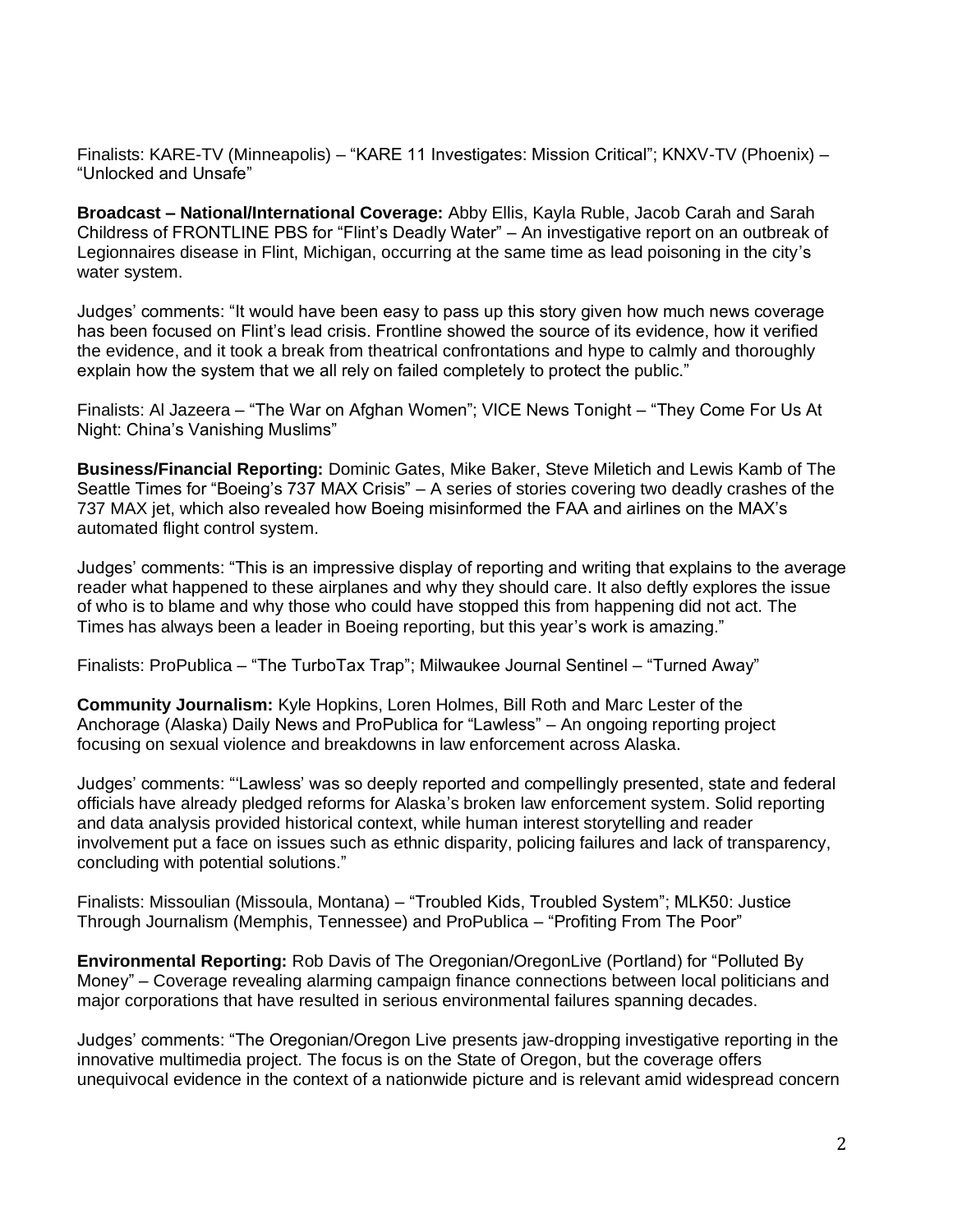about corporate influence on politicians. The series crystallizes a staggering amount of data and gives a voice to people who had been ignored by a corrupt, yet legal, system."

Finalists: The Associated Press – "What Can Be Saved?"; The Seattle Times – "Hostile Waters: Orcas in Peril"

**Distinguished Service to the First Amendment:** Jennifer Berry Hawes, Stephen Hobbs, Glenn Smith and Seanna Adcox of The Post and Courier (Charleston, South Carolina) for "'IT'S TIME FOR YOU TO DIE': How Flaws in the South Carolina Prison System Led to 7 Deaths in a Single Night" – Coverage of a deadly prison riot, officials who weren't talking and cause of the violence.

Judges' comments: "In their old-fashioned, shoe-leather reporting, they got access to confidential audits of the riot and reports about problems within the prison system. Judges were impressed with the persistent reporting and leveraging of leaked documents to procure public records. A story well reported and well told that forced lawmakers to take action."

Finalists: Orlando (Florida) Sentinel – "Florida's Fading Sunshine Laws"; Bay Area News Group and the Investigative Reporting Program at UC Berkeley with McClatchy, MediaNews Group, USA Today Network, Voice of San Diego and Reveal from the Center for Investigative Reporting – "California's Criminal Cops"

**Human Interest Storytelling:** Eli Saslow of The Washington Post for "The State of Health Care in Rural America" – Stories about the emerging health crisis in rural America.

Judges' comments: "Extraordinary example of public service journalism through immersion reporting. The reporter gained the trust of sources; from ordinary people who live in flyover country, rural areas where the mainstream media is held in low regard. The ability to get these intimate on-the-record accounts is what distinguishes this work."

Finalists: The Wall Street Journal – "The Agony of DNA Testing"; The Washington Post – "Lives of Everyday Americans"

**Innovation:** Jake Godin, Jennifer Smart and Zach Toombs of Newsy for "Newsy+Bellingcat" – Multiplatform news network Newsy and investigative journalism outlet Bellingcat partner on a new video series driven by open-source reporting.

Judges' comments: "This is meticulous journalism that is innovative in its newsgathering and in its storytelling. The team went to great lengths to make something very complex, very accessible without tripping over itself to show the innovation. In an era when our journalism is constantly being called 'fake,' these journalists showed their work."

Finalists: WBEZ Chicago Public Media – "Chicago Mayoral Election Questionnaire"; The Washington Post – "The Mueller Report"

**Investigative Reporting:** Craig Whitlock of The Washington Post for "The Afghanistan Papers: A Secret History of the War" – Coverage that gives a detailed, behind-the-scenes assessment of the Afghanistan War."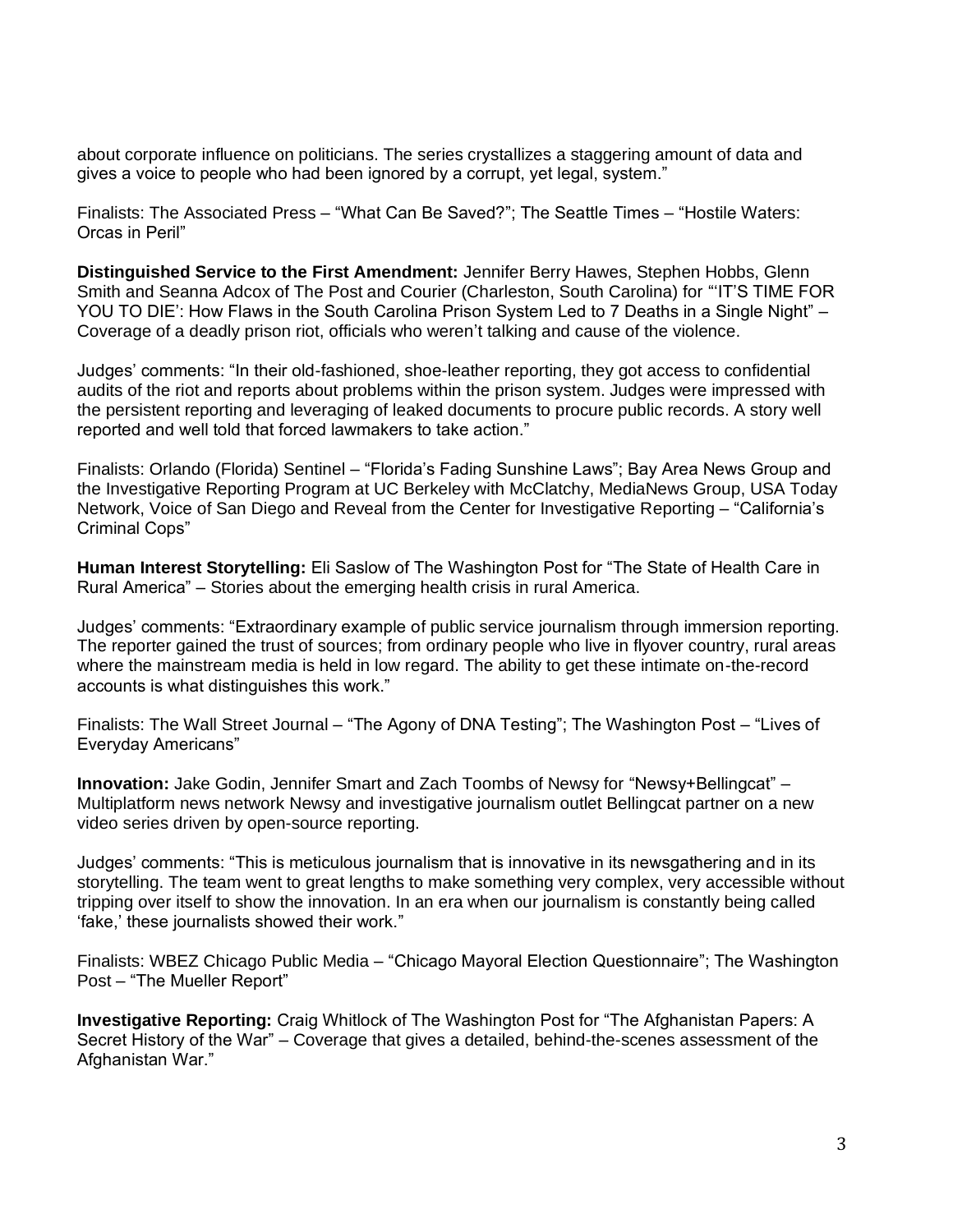Judges' comments: "An epic series that will change the way the history of the Afghanistan War and U.S. foreign policy in the early 21st century is written – forever. The final product is a well-written, comprehensive and elegant piece of journalism that is an extraordinary and definitive draft of our history. The impact was both immediate and permanent."

Finalists: ProPublica – "Disaster in the Pacific"; Houston Chronicle and San Antonio Express-News – "Abuse of Faith"

**Multimedia Journalism:** Vox for "These 3 Supertrees Can Protect Us From Climate Collapse" – Reporting that explains the importance of tropical forests in the battle against climate change, from the perspective of three super trees in Brazil, Indonesia and the Democratic Republic of Congo.

Judges' comments: "This project was in a class of its own. It married great reporting and storytelling with heart-stopping visuals, engaging graphics and the best user experience of anything we saw in this category. That something this beautiful and engaging could also be educational and impactful solidifies the No. 1 spot this project deserves."

Finalists: The Marshall Project with The Guardian – "Detained"; The Washington Post – "Gone in a Generation"

**Opinion:** Kyle Whitmire of the Alabama Media Group for "Life, Politics and Corruption in Alabama" Judges' comments: "His columns – a mix of good storytelling and fearless opinion – prick the soft underbelly of the Jim Crow, Jr. South. Whitmire is the linear successor of Eugene Patterson and Ida B. Wells, a fact that bodes well for Alabama and the journalism profession."

Finalists: Kaiser Health News – "America's Broken Health Care System: Columns by Elisabeth Rosenthal"; The New York Times – "America Wasn't a Democracy, Until Black Americans Made It One" by Nikole Hannah-Jones

**Radio/Podcast:** Lynn Arditi, Sally Eisele and James Baumgartner of The Public's Radio (Rhode Island) for "A 911 Emergency" – Reporting from a yearlong investigation into Rhode Island's inadequate and sometimes dangerous emergency call system.

Judges' comments: "The reporting proved that those who ran the 9-1-1 system were incompetent and resisted life-saving changes. As a result of Arditi's dogged reporting and her use of dramatic 9-1-1 calls, state lawmakers approved funding to train all 9-1-1 call takers, and the acting director of 9-1-1 was removed from his post. Emergency medicine physicians have cited this reporting, saying it will save lives."

Finalists: American Public Media, APM Reports – "Uprooted"; Reveal from The Center for Investigative Reporting – "Amazon: Behind the Smiles"

#### **Topic of the Year: The Impact of Climate Change on Communities**

NPR and The University of Maryland Howard Center for Investigative Journalism for "Heat and Health in American Cities" – Coverage identified an underreported impact of climate change: the link between income, rising heat and health in American cities.

Judges' comments: "This winning entry was a unique collaboration between students and professional journalists. The data was supported by eloquently told stories about people most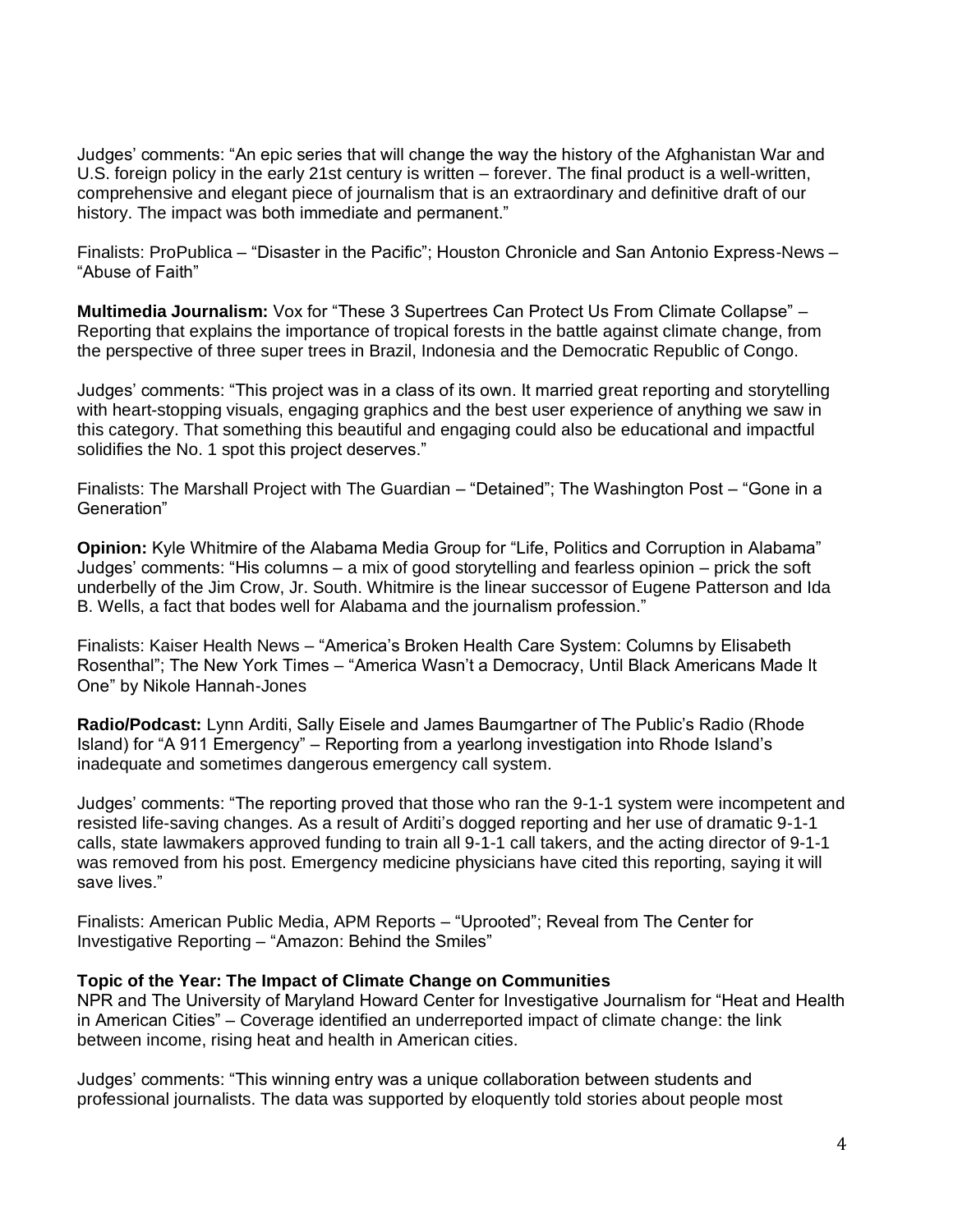affected by heat patterns. Beyond the data, this project brought us into neighborhoods and homes to show how climate change and environmental justice are inextricably tied."

Finalists: The Center for Public Integrity, the Atlanta Journal-Constitution, High Country News, Ohio Valley ReSource and StateImpact Oklahoma – "One Disaster Away"; The Boston Globe – "At the Edge of a Warming World"

**Visual Journalism:** Rodrigo Abd of The Associated Press for his photojournalism portfolio.

Judges' comments: "Rodrigo Abd displayed a high level of visual insight and intensity while shedding new light on major issues affecting Venezuela. Abd also turned his lens toward the Venezuelan famine with intimacy and dignity, demonstrating his extraordinary ability to connect in his stories."

Finalists: The Washington Post – "2019 Portfolio: Jahi Chikwendiu - From My Own Backyard"; The Texas (Austin) Tribune – "Under the Dome"

The Scripps Howard Foundation, in partnership with the Association for Education in Journalism and Mass Communication, also announced winners of its two journalism education awards:

**Teacher of the Year:** Jennifer Thomas – Howard University Finalist: William H. Freivogel – Southern Illinois University

**Administrator of the Year:** Susan King – University of North Carolina at Chapel Hill Finalist: David Boardman – Temple University

## **About The Scripps Howard Foundation**

The **Scripps Howard Foundation** supports philanthropic causes important to The E.W. Scripps Company (NASDAQ: SSP) and the communities it serves, with a special emphasis on excellence in journalism. At the crossroads of the classroom and the newsroom, the Foundation is a leader in supporting journalism education, scholarships, internships, minority recruitment and development, literacy and First Amendment causes. The Scripps Howard Awards stand as one of the industry's top honors for outstanding journalism. The Foundation improves lives and helps build thriving communities. It partners with Scripps brands to create awareness of local issues and supports impactful organizations to drive solutions.

#### **About Scripps**

[The E.W. Scripps Company](https://scripps.com/) (NASDAQ: SSP) advances understanding of the world through journalism. As the nation's fourth-largest independent TV station owner, Scripps operates 60 television stations in 42 markets. Scripps empowers the next generation of news consumers with its multiplatform news network Newsy and reaches growing audiences through broadcast networks including Bounce and Court TV. Shaping the future of storytelling through digital audio, Scripps owns top podcast company Stitcher and Triton, the global leader in technology and measurement services. Scripps runs an award-winning investigative reporting newsroom in Washington, D.C., and is the longtime steward of the Scripps National Spelling Bee. Founded in 1878, Scripps has held for decades to the motto "Give light and the people will find their own way."